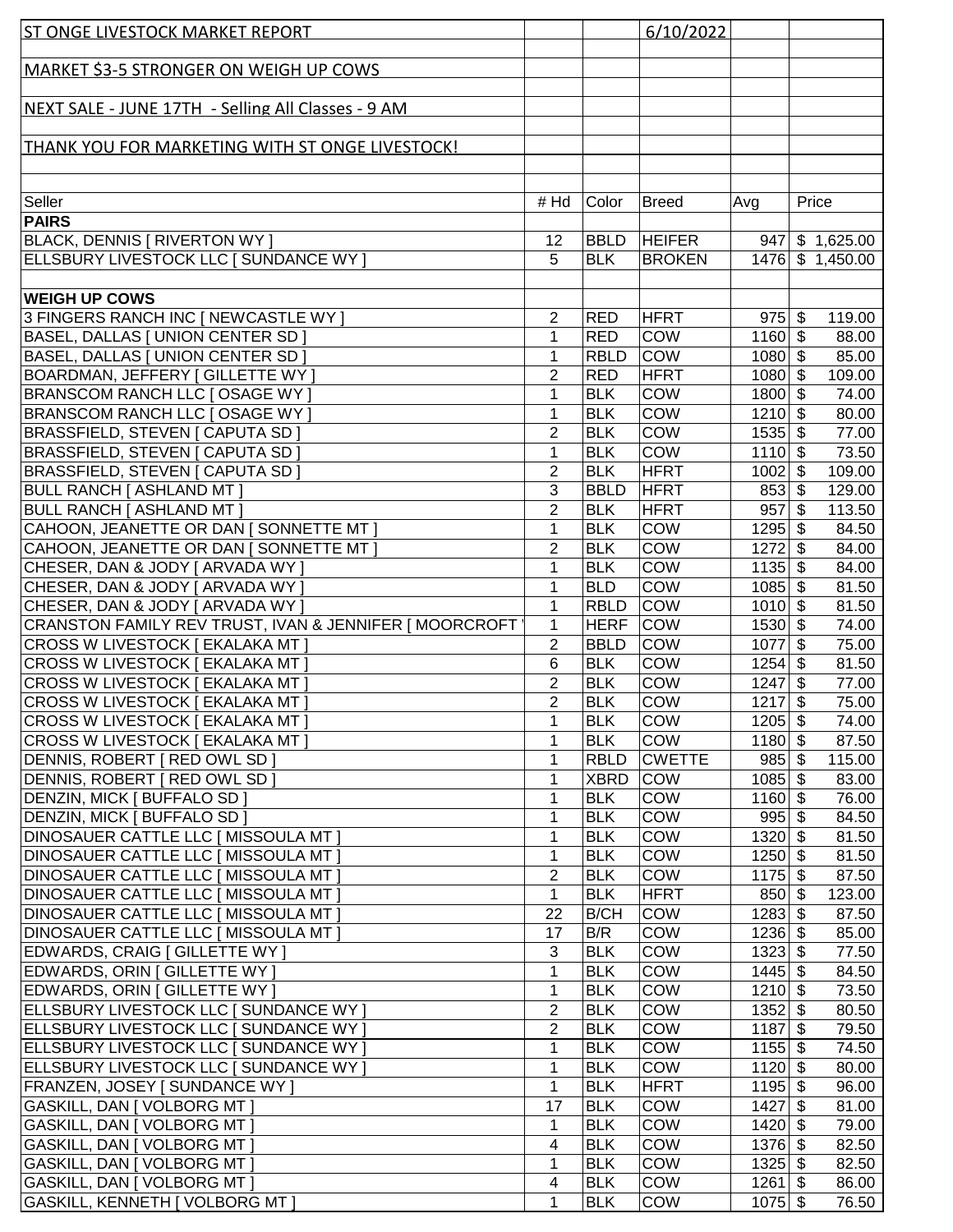| GOEHRING, TERRY & LAURIE   BUFFALO SD                                                  | 5                   | <b>BLK</b>                | <b>COW</b>                | $1539$ \$                | 79.00                       |
|----------------------------------------------------------------------------------------|---------------------|---------------------------|---------------------------|--------------------------|-----------------------------|
| GOEHRING, TERRY & LAURIE   BUFFALO SD                                                  | 1                   | <b>BLK</b>                | COW                       | $1255$ \$                | 76.50                       |
| GOEHRING, TERRY & LAURIE   BUFFALO SD                                                  | 1                   | <b>BLK</b>                | COW                       | 1220                     | \$<br>72.50                 |
| GOEHRING, TERRY & LAURIE   BUFFALO SD                                                  | 1                   | <b>RED</b>                | COW                       | 1465                     | \$<br>80.00                 |
| <b>GRAHAM MT RANCH INC [ BROADUS MT ]</b>                                              | 1                   | <b>BLK</b>                | <b>COW</b>                | 1310                     | 75.00<br>\$                 |
| <b>GRAHAM MT RANCH INC [ BROADUS MT ]</b>                                              | 6                   | <b>BLK</b>                | <b>COW</b>                | 1082                     | \$<br>83.00                 |
| GRAHAM MT RANCH INC [ BROADUS MT ]                                                     | 1                   | <b>BLK</b>                | <b>COW</b>                | $1080$ \$                | 79.00                       |
| GRAHAM MT RANCH INC [ BROADUS MT ]                                                     | 1                   | <b>BLD</b>                | COW                       | $965$ \$                 | 77.00                       |
| GRAHAM MT RANCH INC [ BROADUS MT ]                                                     | 17                  | B/R                       | COW                       | $1203$ \$                | 86.50                       |
| HABECK REV TRUST, LEE [ SUNDANCE WY ]                                                  | 4                   | <b>HERF</b>               | <b>COW</b>                | 1533                     | \$<br>75.00                 |
| HABECK REV TRUST, LEE [ SUNDANCE WY ]                                                  | 1                   | <b>HERF</b>               | <b>COW</b>                | $1170$ \$                | 76.50                       |
| HABECK, PHILIP W [ MOORCROFT WY ]                                                      | 1                   | <b>BLK</b>                | COW                       | $1315$ \$                | 83.00                       |
| HABECK, PHILIP W [ MOORCROFT WY ]                                                      | 29                  | <b>BLK</b>                | <b>COW</b>                | 1262                     | \$<br>88.00                 |
| HABECK, PHILIP W [ MOORCROFT WY ]                                                      | 1                   | <b>BLK</b>                | <b>COW</b>                | 1225                     | \$<br>83.50                 |
| HABECK, PHILIP W [ MOORCROFT WY ]                                                      | 10                  | <b>BLK</b>                | <b>COW</b>                | $1175$ \$                | 85.00                       |
| HABECK, PHILIP W [ MOORCROFT WY ]                                                      | 3                   | <b>BLK</b>                | COW                       | $1118$ \$                | 87.00                       |
| HANSEN, KEN OR PAM   FRUITDALE SD                                                      | 1                   | <b>BLK</b>                | <b>COW</b>                | $1205$ \$                | 70.50                       |
| HANSON, MARIAN   ASHLAND MT                                                            | 4                   | <b>BBLD</b>               | <b>COW</b>                | 1386                     | \$<br>80.50                 |
| HANSON, MARIAN [ ASHLAND MT ]                                                          | 2                   | <b>BLK</b>                | COW                       | 1745                     | \$<br>80.50                 |
| HANSON, MARIAN [ ASHLAND MT ]                                                          | 1                   | <b>BLK</b>                | COW                       | 1505                     | 79.00<br>\$                 |
| HARPER, JEREMY [ POWDERVILLE MT ]<br>HARPER, JEREMY   POWDERVILLE MT                   | 2<br>2              | <b>BBLD</b><br><b>BLK</b> | <b>COW</b><br><b>COW</b>  | 1432<br>1197             | \$<br>80.00<br>81.00<br>-\$ |
| HARPER, JEREMY [ POWDERVILLE MT ]                                                      | 1                   | <b>BLK</b>                | COW                       | $1185$ \$                | 82.50                       |
| HAYDEN, RYAN OR CONSTANCE [ GILLETTE WY ]                                              | 3                   | <b>BLD</b>                | <b>COW</b>                | $1156$ \$                | 86.00                       |
| HAYDEN, RYAN OR CONSTANCE [ GILLETTE WY ]                                              | $\overline{2}$      | <b>HERF</b>               | <b>COW</b>                | 1257                     | 80.50<br>-\$                |
| HAYDEN, RYAN OR CONSTANCE [ GILLETTE WY ]                                              | 1                   | <b>HERF</b>               | <b>COW</b>                | 1120                     | \$<br>68.00                 |
| HOME CREEK CATTLE CO   ASHLAND MT                                                      | 1                   | <b>BLK</b>                | <b>HFRT</b>               | 985                      | \$<br>116.00                |
| HOME CREEK CATTLE CO [ ASHLAND MT ]                                                    | 1                   | <b>BLK</b>                | COW                       | $835$ \$                 | 72.00                       |
| HORSESHOE I RANCH [ BROADUS MT ]                                                       | 16                  | <b>BBLD</b>               | COW                       | 1488                     | 82.00<br>\$                 |
| HORSESHOE I RANCH [ BROADUS MT ]                                                       | 23                  | <b>BBLD</b>               | <b>COW</b>                | $1442$ \$                | 80.50                       |
| HORSESHOE I RANCH [ BROADUS MT ]                                                       | 3                   | <b>BBLD</b>               | <b>COW</b>                | $1038$ \$                | 110.00                      |
| HORSESHOE I RANCH [ BROADUS MT ]                                                       | 1                   | <b>BLK</b>                | <b>COW</b>                | $1285$ \$                | 80.00                       |
| HORSESHOE I RANCH [ BROADUS MT ]                                                       | 1                   | <b>BLK</b>                | COW                       | $1280$ \$                | 84.00                       |
| HORSESHOE I RANCH   BROADUS MT ]                                                       | 1                   | <b>BLD</b>                | COW                       | $1195$ \$                | 83.00                       |
| HUMBRACHT BROS [ CAMP CROOK SD ]                                                       | 8                   | <b>BBLD</b>               | <b>COW</b>                | 1257                     | 80.50                       |
| HUMBRACHT BROS [ CAMP CROOK SD ]                                                       | 1                   | <b>BLK</b>                | <b>COW</b>                | 1245                     | \$<br>85.50                 |
| HUMBRACHT BROS [ CAMP CROOK SD ]                                                       | 1                   | BLK                       | COW                       | $1170$ \$                | 76.50                       |
| HUMBRACHT BROS [ CAMP CROOK SD ]                                                       | 1                   | <b>BLK</b>                | <b>COW</b>                | $940 $ \$                | 73.50                       |
| HUMBRACHT BROS   CAMP CROOK SD                                                         | 2                   | <b>CHAR</b>               | <b>COW</b>                | $1427$ \$                | 79.50                       |
| HUMBRACHT BROS [ CAMP CROOK SD ]                                                       | 3                   | <b>MIX</b>                | <b>COW</b>                | $1178$ \$                | 73.00                       |
| <b>IRON MOUNTAIN CATTLE CO   WAYNESBORO PA  </b>                                       | 3                   | <b>BBLD</b>               | <b>COW</b>                | $1123$ \$                | 80.00                       |
| IRON MOUNTAIN CATTLE CO   WAYNESBORO PA ]<br>IRON MOUNTAIN CATTLE CO   WAYNESBORO PA ] | 3<br>$\overline{2}$ | <b>BLK</b><br><b>BLK</b>  | <b>COW</b><br><b>COW</b>  | $1411$ \ \$<br>$1262$ \$ | 84.50<br>76.50              |
| IRON MOUNTAIN CATTLE CO   WAYNESBORO PA ]                                              | 1                   | <b>BLK</b>                | COW                       | $1170$ \$                | 76.50                       |
| IRON MOUNTAIN CATTLE CO   WAYNESBORO PA                                                | 1                   | <b>BLK</b>                | COW                       | $1090$ \$                | 79.00                       |
| JAEGER, ASHLEY   NEWELL SD                                                             | 1                   | <b>CHAR</b>               | <b>COW</b>                | $1160$ \$                | 83.50                       |
| JOHNSON, LONNIE   BELVIDERE SD                                                         | 1                   | <b>BLK</b>                | <b>COW</b>                | $1360$ \$                | 76.50                       |
| KNODEL, TY   BUFFALO SD                                                                | 1                   | B/HF                      | <b>CWETTE</b>             | $1005$ \$                | 95.00                       |
| KOMES, JOSH   VALE SD                                                                  | 1                   | <b>HERF</b>               | <b>COW</b>                | $1265$ \$                | 81.00                       |
| KOMES, TIMOTHY J   STURGIS SD                                                          | 1                   | <b>HERF</b>               | <b>COW</b>                | $1285$ \$                | 77.50                       |
| KOMES, TIMOTHY J [ STURGIS SD ]                                                        | 1                   | <b>HERF</b>               | <b>COW</b>                | $1125$ \$                | 75.00                       |
| KUHBACHER, TRAVIS   ALZADA MT ]                                                        | 1                   | <b>BLK</b>                | COW                       | $1515$ \$                | 78.00                       |
| LAMONT, RYAN [ UNION CENTER SD ]                                                       | 7                   | <b>RED</b>                | COW                       | $1408$ \$                | 80.50                       |
| LAMONT, RYAN [ UNION CENTER SD ]                                                       | 1                   | <b>RED</b>                | <b>COW</b>                | $1410$ \$                | 80.50                       |
| LAMONT, RYAN [ UNION CENTER SD ]                                                       | 1                   | <b>RED</b>                | <b>COW</b>                | $1330$ \$                | 82.50                       |
| LAMONT, RYAN [ UNION CENTER SD ]                                                       | 1                   | <b>RED</b>                | <b>COW</b>                | $1230$ \$                | 76.50                       |
| LAMONT, RYAN [ UNION CENTER SD ]                                                       | 1                   | <b>RED</b>                | <b>COW</b>                | $1205$ \$                | 84.50                       |
| LAMONT, RYAN [ UNION CENTER SD ]                                                       | 1                   | <b>RED</b>                | <b>COW</b>                | $1180$ \$                | 85.50                       |
| LAMONT, RYAN [ UNION CENTER SD ]                                                       | 1                   | <b>RED</b>                | <b>COW</b>                | $1110$ \$                | 82.00                       |
| LAMONT, RYAN [ UNION CENTER SD ]<br>LAMONT, RYAN [ UNION CENTER SD ]                   | 1<br>1              | <b>RED</b><br><b>RED</b>  | <b>COW</b><br><b>HFRT</b> | $1030$ \$<br>$955$ \$    | 82.00<br>106.00             |
| LAMONT, RYAN [ UNION CENTER SD ]                                                       | 1                   | <b>RED</b>                | <b>COW</b>                | $945$ \$                 | 79.00                       |
|                                                                                        |                     |                           |                           |                          |                             |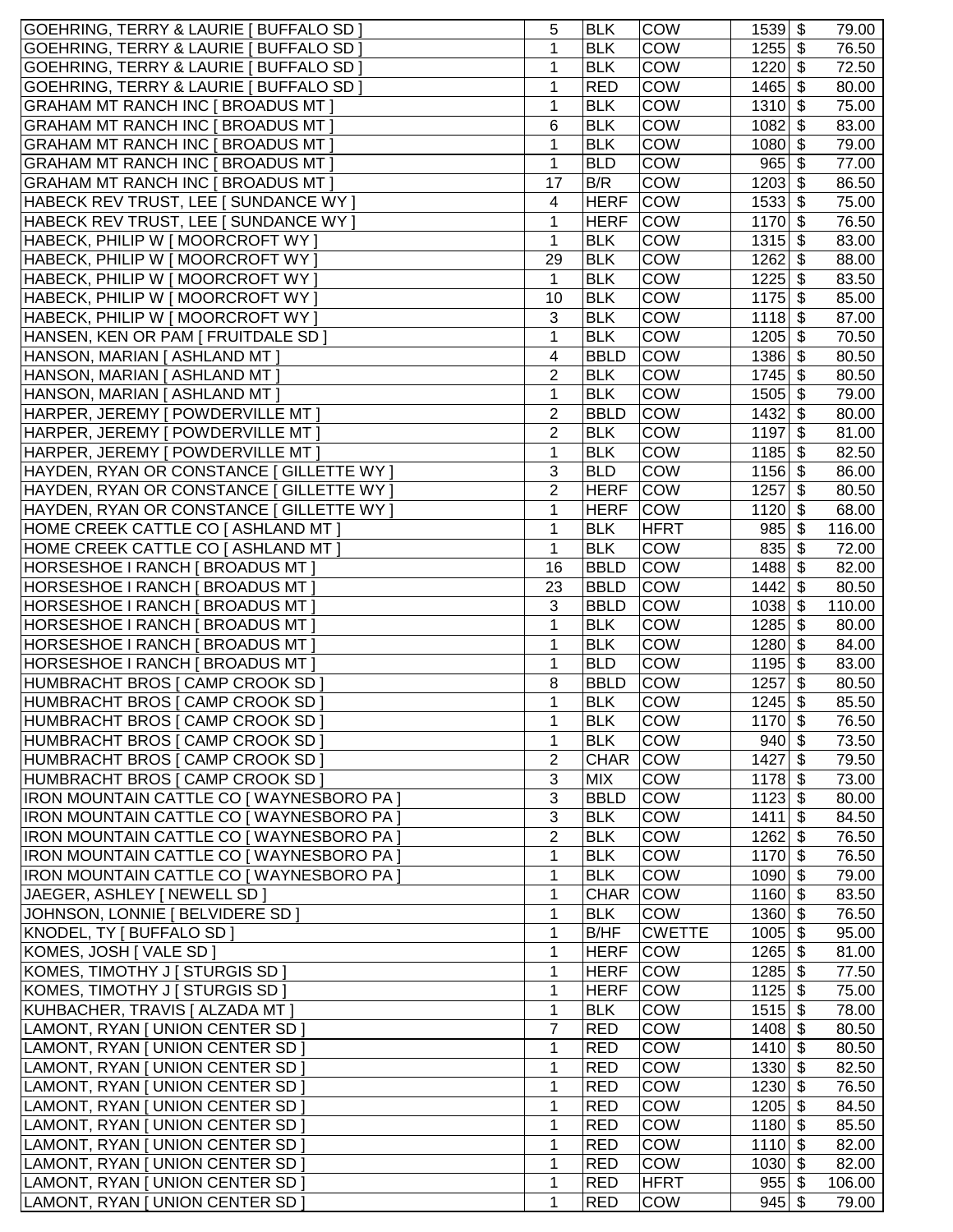| LAMONT, RYAN [ UNION CENTER SD ]                           | 1              | <b>RED</b>  | <b>HFRT</b>   | $930 $ \$                      | 115.00       |
|------------------------------------------------------------|----------------|-------------|---------------|--------------------------------|--------------|
| LARSON, TOM [ BELLE FOURCHE SD ]                           | 1              | <b>BLD</b>  | <b>COW</b>    | $1385$ \$                      | 78.00        |
| LEE, SHASTA   REVA SD ]                                    | 1              | <b>BLK</b>  | <b>COW</b>    | $1040$ \$                      | 87.00        |
| LEE, SHASTA   REVA SD ]                                    | 1              | <b>RED</b>  | COW           | 1305                           | \$<br>75.00  |
| LEE, WAYNE OR VIRGINIA [ REVA SD ]                         | 1              | <b>BLK</b>  | <b>COW</b>    | 1620                           | \$<br>77.00  |
| LEE, WAYNE OR VIRGINIA [ REVA SD ]                         | 1              | <b>BLK</b>  | <b>COW</b>    | 1220                           | \$<br>81.50  |
| LEE, WAYNE OR VIRGINIA [ REVA SD ]                         | 1              | <b>BLK</b>  | <b>HFRT</b>   | 1100                           | \$<br>99.00  |
| LEE, WAYNE OR VIRGINIA [ REVA SD ]                         | 1              | <b>RED</b>  | <b>COW</b>    | $1155$ \$                      | 76.00        |
| LEHRKAMP, MICHAEL C OR JODIE M OR CARL [ CAPUTA SD ]       | 1              | <b>BLK</b>  | <b>COW</b>    | $980 $ \$                      | 72.50        |
| LIGHTNING RIDGE INC [ OLIVE MT ]                           | 13             | <b>BLK</b>  | <b>COW</b>    | $1376$ \$                      | 83.50        |
| LIGHTNING RIDGE INC [ OLIVE MT ]                           | 1              | <b>BLK</b>  | <b>COW</b>    | $1295$ \$                      | 82.00        |
| LIGHTNING RIDGE INC [ OLIVE MT ]                           | 5              | <b>BLK</b>  | COW           | $1236$ \$                      | 87.50        |
| LOOBEY, JESSICA [ WHITEWOOD SD ]                           | 1              | <b>RED</b>  | COW           | $1145$ \$                      | 81.50        |
| MANGEN ANGUS RANCH INC [ BROADUS MT ]                      | 1              | <b>BLK</b>  | <b>COW</b>    | $1405$ \$                      | 77.50        |
| MANGEN ANGUS RANCH INC [ BROADUS MT ]                      | 2              | <b>BLK</b>  | COW           | 1387                           | \$<br>79.00  |
| MANGEN ANGUS RANCH INC [ BROADUS MT ]                      | 2              | <b>BLK</b>  | <b>COW</b>    | $1312$ \$                      | 73.00        |
| MANGEN ANGUS RANCH INC [ BROADUS MT ]                      | 1              | <b>BLK</b>  | COW           | $1115$ \$                      | 74.50        |
| MAYCOCK REV TRUST, MITCHEL M / & DIXIE LEA [ GILLETTE WY ] | 1              | <b>BLK</b>  | COW           | $1260$ \$                      | 80.50        |
|                                                            |                |             |               |                                |              |
| MOULLET, MIKE   VOLBORG MT                                 | 2              | <b>BLK</b>  | <b>COW</b>    | 1447                           | \$<br>82.00  |
| MOULLET, MIKE   VOLBORG MT                                 | 1              | <b>BLK</b>  | <b>CWETTE</b> | 1135                           | \$<br>96.00  |
| MOULLET, MIKE [ VOLBORG MT ]                               | 1              | <b>BLK</b>  | COW           | 1045                           | 75.50<br>\$  |
| NEGAARD CATTLE CO [ SUNDANCE WY ]                          | 3              | <b>BLK</b>  | <b>HFRT</b>   | 1150                           | 96.00<br>\$  |
| NEGAARD CATTLE CO [ SUNDANCE WY ]                          | 8              | <b>BLK</b>  | <b>HFRT</b>   | 1070                           | \$<br>110.00 |
| OLSON, BOB [ HULETT WY ]                                   | 1              | <b>BLK</b>  | <b>COW</b>    | $1240$ \$                      | 84.50        |
| OLSON, BOB [ HULETT WY ]                                   | 1              | <b>BLK</b>  | <b>COW</b>    | $1210$ \$                      | 76.50        |
| PAULSEN, MITCH OR MITCHELL [ CUSTER SD ]                   | 1              | <b>BLK</b>  | COW           | $1480$ \$                      | 79.00        |
| PAULSEN, MITCH OR MITCHELL   CUSTER SD                     | 2              | <b>BLK</b>  | COW           | $1440$ \$                      | 75.50        |
| PAULSEN, MITCH OR MITCHELL   CUSTER SD                     | 1              | <b>BLK</b>  | COW           | 1190                           | \$<br>83.00  |
| PAULSEN, MITCH OR MITCHELL   CUSTER SD                     | 1              | <b>BLD</b>  | COW           | 1360                           | \$<br>79.50  |
| PAULSEN, MITCH OR MITCHELL   CUSTER SD                     | 1              | <b>RED</b>  | COW           | $1645$ \$                      | 77.00        |
| PERSSON, BENJAMIN EARL [ GILLETTE WY ]                     | 1              | <b>BLK</b>  | COW           | $1430$ \$                      | 80.50        |
| PERSSON, BENJAMIN EARL [ GILLETTE WY ]                     | 3              | <b>BLK</b>  | <b>HFRT</b>   | $1263$ \$                      | 78.00        |
| PERSSON, BENJAMIN EARL [ GILLETTE WY ]                     | 3              | <b>BLK</b>  | <b>HFRT</b>   | $1035$ \$                      | 108.00       |
| PERSSON, TERRANCE [ GILLETTE WY ]                          | $\mathbf{1}$   | <b>BLK</b>  | COW           | $1360$ \$                      | 80.00        |
| PERSSON, TERRANCE [ GILLETTE WY ]                          | 3              | <b>BLK</b>  | COW           | 1175                           | \$<br>89.00  |
| PHILLIPPI, LESTER & RENETTA [ HAMMOND MT ]                 | $\mathbf{1}$   | <b>BLK</b>  | COW           | 1285                           | \$<br>75.50  |
| PITTS, JIM OR CHAREL [ NEWCASTLE WY ]                      | $\mathbf{1}$   | <b>BLK</b>  | <b>COW</b>    | $1615$ \$                      | 78.50        |
| ROURKE, BEAU OR MEGAN [ GILLETTE WY ]                      | 3              | <b>BLK</b>  | <b>COW</b>    | $1461$ \ \$                    | 81.50        |
| ROURKE, BEAU OR MEGAN [ GILLETTE WY ]                      | 1              | <b>BLK</b>  | <b>COW</b>    | $1285$ \$                      | 86.50        |
| ROURKE, BEAU OR MEGAN [ GILLETTE WY ]                      | 1              | <b>BLK</b>  | <b>HFRT</b>   | $1065$ \$                      | 115.00       |
| ROUSH, DARELL R [ RECLUSE WY ]                             | 17             | <b>BBLD</b> | <b>COW</b>    | $1325$ \$                      | 84.00        |
| ROUSH, DARELL R [ RECLUSE WY ]                             | $\overline{7}$ | <b>BBLD</b> | <b>COW</b>    | $1233$ \$                      | 83.00        |
| ROUSH, DARELL R   RECLUSE WY                               | 1              | <b>BLK</b>  | <b>COW</b>    | $1675$ \$                      | 78.50        |
| ROUSH, DARELL R [ RECLUSE WY ]                             | 10             | <b>BLK</b>  | <b>COW</b>    | $1338$ \$                      | 86.00        |
| SCOTT, EDWARD S & LINDA F [ GILLETTE WY ]                  | 1              | <b>BLK</b>  | COW           | $1345$ \$                      | 81.00        |
| SCOTT, EDWARD S & LINDA F [ GILLETTE WY ]                  | 1              | <b>RED</b>  | COW           | $1350$ \$                      | 81.50        |
| SCOTT, EDWARD S & LINDA F [ GILLETTE WY ]                  | $\overline{2}$ | <b>RED</b>  | <b>HFRT</b>   | $1082$ \$                      | 109.50       |
| SMITH CATTLE CO [ OLIVE MT ]                               | 24             | <b>BLK</b>  | <b>COW</b>    | $1537$ \$                      | 86.50        |
| SMITH CATTLE CO [ OLIVE MT ]                               | 14             | <b>BLK</b>  | COW           | $1393$ \$                      | 84.50        |
| SMITH CATTLE CO [ OLIVE MT ]                               | 1              | <b>BLK</b>  | COW           | $1385$ \$                      | 78.00        |
| SMITH CATTLE CO [ OLIVE MT ]                               | 3              | <b>BLK</b>  | COW           | $1346$ \$                      | 83.50        |
| SMITH CATTLE CO [ OLIVE MT ]                               | 1              | <b>BLK</b>  | COW           | $1105$ \$                      | 82.00        |
| SMITH RANCH INC [ BROADUS MT ]                             | 4              | <b>BLK</b>  | <b>COW</b>    | $1428$ \$                      | 80.50        |
| SMITH RANCH INC [ BROADUS MT ]                             | 5              | <b>BLK</b>  | <b>COW</b>    | $1259$ \$                      | 85.50        |
| SPRAGUE, LYLE [ NISLAND SD ]                               | 2              | <b>BBLD</b> | <b>COW</b>    | $1590$ \$                      | 78.00        |
| SPRAGUE, LYLE [ NISLAND SD ]                               | 1              | <b>BLK</b>  | <b>COW</b>    | $1455$ \$                      | 77.00        |
| SPRAGUE, LYLE [ NISLAND SD ]                               | 2              | <b>BLK</b>  | <b>COW</b>    | $1312$ \$                      | 84.50        |
| STANLEY, RICHARD   VOLBORG MT                              | 1              | <b>BLK</b>  | <b>COW</b>    | $1720$ \$                      | 77.50        |
| SWANEY, JEFF OR MICHELLE [ ROZET WY ]                      | 1              | <b>BLK</b>  | <b>COW</b>    | $1140$ \$                      | 77.50        |
| SWANEY, JEFF OR MICHELLE [ ROZET WY ]                      | $\mathbf 1$    | <b>BLK</b>  | <b>COW</b>    | $940 $ \$                      | 73.00        |
| SWARTZ RANCH LLC [ GILLETTE WY ]                           | 12             | <b>BLK</b>  | <b>COW</b>    | $1352 \overline{\smash{)}\,5}$ | 83.00        |
| SWARTZ RANCH LLC [ GILLETTE WY ]                           | 3              | <b>BLK</b>  | COW           | $1301$ \$                      | 85.00        |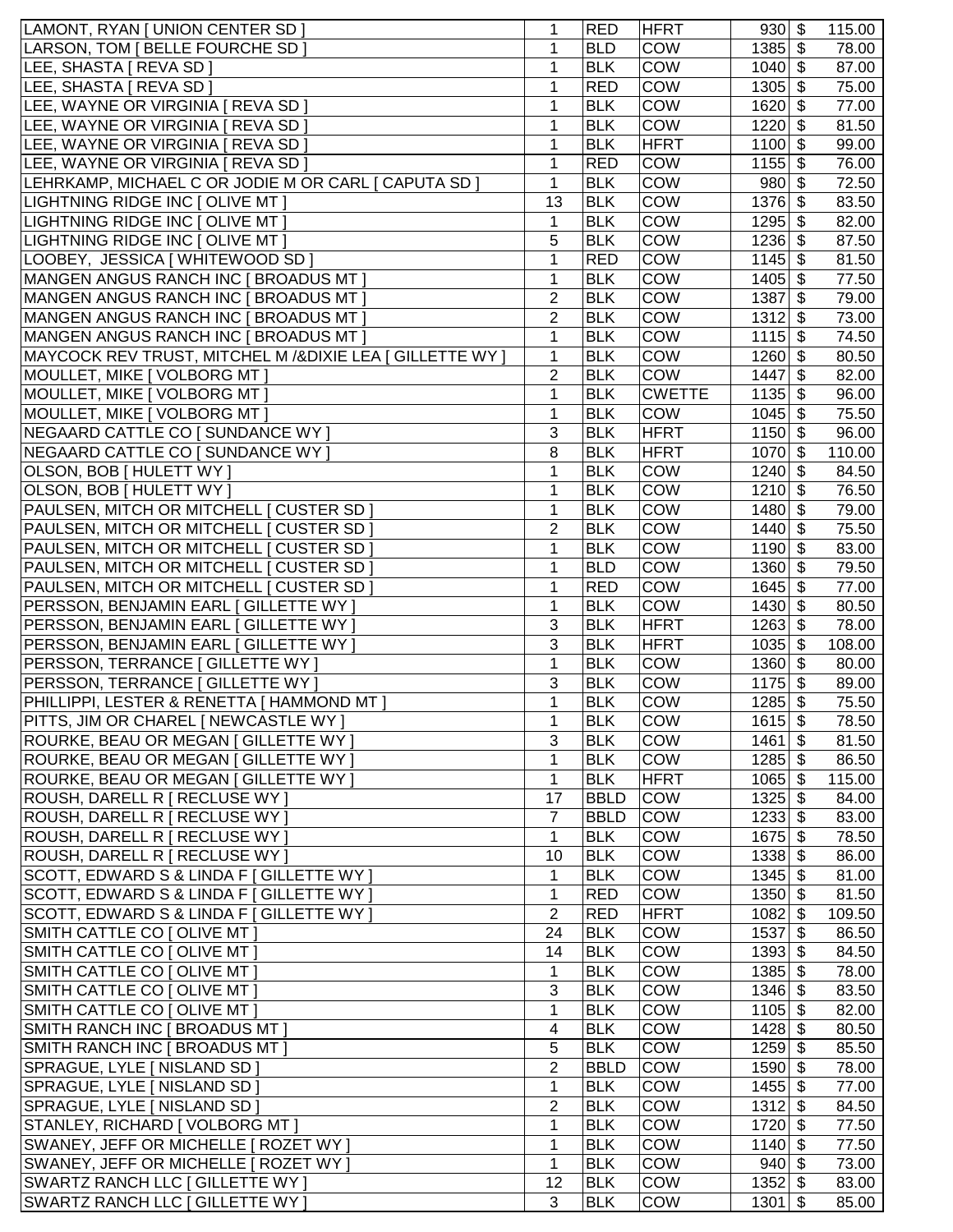| <b>SWARTZ RANCH LLC [ GILLETTE WY ]</b>              | 1              | <b>BLK</b>  | <b>COW</b>    | $1295$ \$ |                           | 80.00  |
|------------------------------------------------------|----------------|-------------|---------------|-----------|---------------------------|--------|
| <b>SWARTZ RANCH LLC [ GILLETTE WY ]</b>              | 3              | <b>BLK</b>  | COW           | $1185$ \$ |                           | 82.00  |
| SWARTZ RANCH LLC [ GILLETTE WY ]                     | $\overline{7}$ | <b>BLK</b>  | <b>CWETTE</b> | $1120$ \$ |                           | 96.00  |
| TODD FAMILY LLP [ UPTON WY ]                         | $\overline{2}$ | <b>BLK</b>  | <b>COW</b>    | $1162$ \$ |                           | 86.00  |
| TODD, NATHAN OR CHELSIE [ UPTON WY ]                 | 1              | <b>BLD</b>  | COW           | 1295      | \$                        | 77.00  |
| TOPE LIVESTOCK LLC [ HULETT WY ]                     | 1              | <b>BLK</b>  | <b>COW</b>    | $1540$ \$ |                           | 77.50  |
| TOPE LIVESTOCK LLC [ HULETT WY ]                     | 1              | <b>BLD</b>  | COW           | $1635$ \$ |                           | 79.50  |
| UHLIR, BART [ HERMOSA SD ]                           | 1              | <b>RED</b>  | COW           | $1450$ \$ |                           | 80.50  |
| UHLIR, BART   HERMOSA SD                             | 1              | <b>RED</b>  | COW           | $1310$ \$ |                           | 83.00  |
| UHLIR, GAGE [ HERMOSA SD ]                           | 1              | <b>RBLD</b> | <b>COW</b>    | $1195$ \$ |                           | 82.00  |
| VAN DAMME, JERRY &/OR JENNIFER [ GILLETTE WY ]       | 1              | <b>BLK</b>  | <b>COW</b>    | $1285$ \$ |                           | 72.50  |
| VAN DAMME, JERRY &/OR JENNIFER [ GILLETTE WY ]       | 1              | <b>BLK</b>  | COW           | $1240$ \$ |                           | 65.50  |
|                                                      | 1              | <b>BLK</b>  | COW           | $1110$ \$ |                           | 70.50  |
| VAN DAMME, JERRY &/OR JENNIFER   GILLETTE WY         | 1              | <b>BLK</b>  | <b>CWETTE</b> |           | $\boldsymbol{\mathsf{S}}$ |        |
| VANDERVOORT, REED   PIEDMONT SD                      |                |             |               | 1185      |                           | 87.00  |
| WAHLE, TIM OR JACKI [ CUSTER SD ]                    | 1              | <b>BLK</b>  | COW           | 1500      | \$                        | 77.50  |
| WILLIAMSON, TODD OR MELANIE   NEWELL SD              | 1              | <b>BLK</b>  | COW           | 1165      | \$                        | 82.50  |
| WILLIAMSON, TODD OR MELANIE   NEWELL SD ]            | 1              | <b>BLD</b>  | <b>COW</b>    | $1065$ \$ |                           | 73.50  |
| WILSON, JIM [ ALZADA MT ]                            | 1              | <b>BLK</b>  | COW           | $1750$ \$ |                           | 82.00  |
| WILSON, JIM [ ALZADA MT ]                            | 3              | <b>BLK</b>  | <b>COW</b>    | $1586$ \$ |                           | 82.00  |
| <b>WILSON, LOUISE [ ALZADA MT ]</b>                  | 1              | <b>BLK</b>  | COW           | $1515$ \$ |                           | 81.00  |
| <b>WOLFF, JAMES H OR MARTHA [ GILLETTE WY ]</b>      | 10             | <b>BLK</b>  | <b>COW</b>    | $1462$ \$ |                           | 81.00  |
| WOLFF, JAMES H OR MARTHA [ GILLETTE WY ]             | $\mathbf 1$    | <b>BLK</b>  | COW           | $1195$ \$ |                           | 78.00  |
| YOUNGBERG, DANA [ NISLAND SD ]                       | 1              | <b>BLD</b>  | <b>HFRT</b>   | $855$ \$  |                           | 115.00 |
|                                                      |                |             |               |           |                           |        |
| <b>WEIGH UP BULLS</b>                                |                |             |               |           |                           |        |
| BAKER, MIKE J [ ST ONGE SD ]                         | 1              | <b>BLK</b>  | <b>BULL</b>   | $1540$ \$ |                           | 100.50 |
| <b>BROKEN BRIDGE LIVESTOCK [ STURGIS SD ]</b>        | 1              | <b>BLK</b>  | <b>BULL</b>   | $2080$ \$ |                           | 102.50 |
| BS RANCH LLP [ EKALAKA MT ]                          | 1              | <b>BLK</b>  | <b>BULL</b>   | $1670$ \$ |                           | 96.00  |
| BS RANCH LLP [ EKALAKA MT ]                          | $\overline{2}$ | <b>BLK</b>  | <b>BULL</b>   | $1590$ \$ |                           | 101.00 |
| <b>BS RANCH LLP [ EKALAKA MT ]</b>                   | 1              | <b>BLK</b>  | <b>BULL</b>   | 1550      | $\boldsymbol{\mathsf{S}}$ | 102.50 |
| DAVIS, LLOYD OR KATHRYN   OSAGE WY ]                 | 1              | <b>BLK</b>  | <b>BULL</b>   | 1520      | \$                        | 106.00 |
| ELGIN, THEODORE OR CATHERINE [ BIDDLE MT ]           | 1              | <b>BLK</b>  | <b>BULL</b>   | 1480      | \$                        | 107.00 |
| ELLSBURY LIVESTOCK LLC [ SUNDANCE WY ]               | $\overline{2}$ | <b>BLK</b>  | <b>BULL</b>   | 1957      | $\boldsymbol{\mathsf{S}}$ | 111.00 |
| ELLSBURY LIVESTOCK LLC [ SUNDANCE WY ]               | 1              | <b>BLK</b>  | <b>BULL</b>   | $1560$ \$ |                           | 103.50 |
| ELLSBURY LIVESTOCK LLC [ SUNDANCE WY ]               | 1              | <b>DAIR</b> | <b>BULL</b>   | $1045$ \$ |                           | 75.00  |
| <b>GASKILL JR, ANDREW   VOLBORG MT  </b>             | 1              | <b>BLK</b>  | <b>BULL</b>   | $1740$ \$ |                           | 100.50 |
| GASKILL JR, ANDREW   VOLBORG MT                      | 1              | <b>BLK</b>  | <b>BULL</b>   | $1210$ \$ |                           | 113.00 |
| GASKILL, DAN [ VOLBORG MT ]                          | 2              | <b>BLK</b>  | <b>BULL</b>   | $1100$ \$ |                           | 125.00 |
| GASKILL, KENNETH [ VOLBORG MT ]                      | 1              | <b>BLK</b>  | <b>BULL</b>   | $1230$ \$ |                           | 115.00 |
| HABECK, PHILIP W [ MOORCROFT WY ]                    | 1              | <b>BLK</b>  | <b>BULL</b>   | $970$ \$  |                           | 129.00 |
| HANSEN, KEN OR PAM [ FRUITDALE SD ]                  | 1              | <b>BLK</b>  | <b>BULL</b>   | $1840$ \$ |                           | 97.50  |
| J3 ENTERPRISES LLC   BELLE FOURCHE SD                | $\overline{2}$ | B/R         | <b>BULL</b>   | $895$ \$  |                           | 127.00 |
| JOHNSON SHEEP & CATTLE   BELLE FOURCHE SD            | 1              | <b>BLK</b>  | <b>BULL</b>   | $1585$ \$ |                           | 95.00  |
| JOHNSON, TROY   ST ONGE SD                           | 1              | <b>BLK</b>  | <b>BULL</b>   | $2085$ \$ |                           | 108.50 |
| KOPP, WILLIAM [ BOX ELDER SD ]                       | 1              | <b>BLK</b>  | <b>BULL</b>   | $2270$ \$ |                           | 108.50 |
| KOPP, WILLIAM [ BOX ELDER SD ]                       | 1              | <b>BLK</b>  | <b>BULL</b>   | $970$ \$  |                           | 125.00 |
| LAMBERT, BILL & OR MARCIA [ OSAGE WY ]               | 1              | <b>RED</b>  | <b>BULL</b>   | $1700$ \$ |                           | 106.50 |
| LAMBERT, BILL & OR MARCIA [ OSAGE WY ]               | 1              | <b>RED</b>  | <b>BULL</b>   | $1190$ \$ |                           | 109.00 |
| LEHRKAMP, MICHAEL C OR JODIE M OR CARL [ CAPUTA SD ] | 3              | <b>BLK</b>  | <b>BULL</b>   | $916$ \$  |                           | 139.00 |
| MANNETTER, JOHN A OR DEBRA K [ SUNDANCE WY ]         | 1              | <b>BLK</b>  | <b>BULL</b>   | $1625$ \$ |                           | 101.50 |
| MANNETTER, JOHN A OR DEBRA K [ SUNDANCE WY ]         | 1              | <b>BLK</b>  | <b>BULL</b>   | $1475$ \$ |                           | 108.00 |
| MASTELLER, TERRANCE & CRAIG [ ROZET WY ]             | 1              | <b>BLK</b>  | <b>BULL</b>   | $1905$ \$ |                           | 111.00 |
| MASTELLER, TERRANCE & CRAIG [ ROZET WY ]             | 1              | <b>BLK</b>  | <b>BULL</b>   | $1710$ \$ |                           | 103.50 |
| MASTELLER, TERRANCE & CRAIG   ROZET WY ]             | 1              | <b>BLK</b>  | <b>BULL</b>   | $1600$ \$ |                           | 99.00  |
| MAYFLOWER CATTLE CO [ SHERIDAN WY ]                  | $\overline{7}$ | <b>BLK</b>  | <b>BULL</b>   |           |                           | 103.50 |
|                                                      |                |             |               | $2059$ \$ |                           |        |
| MAYFLOWER CATTLE CO [ SHERIDAN WY ]                  | 2              | <b>BLK</b>  | <b>BULL</b>   | $2020$ \$ |                           | 102.50 |
| MAYFLOWER CATTLE CO [ SHERIDAN WY ]                  | 5              | <b>BLK</b>  | <b>BULL</b>   | 1801      | \$                        | 97.50  |
| MAYFLOWER CATTLE CO [ SHERIDAN WY ]                  | 1              | <b>BLK</b>  | <b>BULL</b>   | $1725$ \$ |                           | 96.00  |
| NIXON, JOSH [ ALZADA MT ]                            | 1              | <b>BLK</b>  | <b>BULL</b>   | $1595$ \$ |                           | 101.00 |
| PERLI, KEITH [ PIEDMONT SD ]                         | 1              | <b>BLK</b>  | <b>BULL</b>   | $960 $ \$ |                           | 129.00 |
| PERLI, RAINA KAY [ CAPUTA SD ]                       | 1              | <b>BLK</b>  | <b>BULL</b>   | $1035$ \$ |                           | 120.00 |
| PHILLIPPI, LESTER & RENETTA [ HAMMOND MT ]           | 1              | <b>BLK</b>  | <b>BULL</b>   | $1975$ \$ |                           | 102.50 |